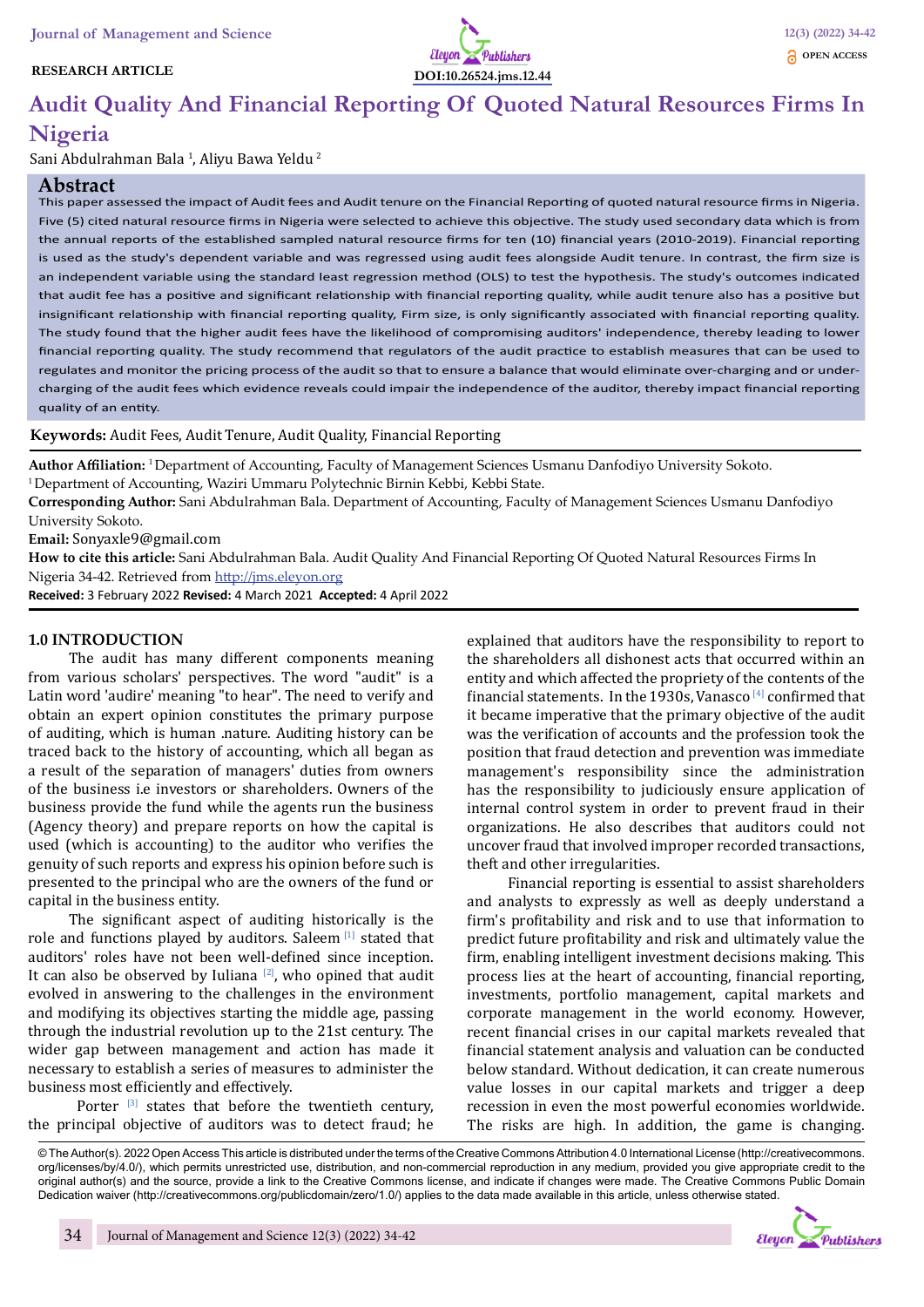The world is moving toward a new advanced approach to financial reporting, and expectations for high quality and high integrity financial analysis and valuation are increasing among investors and securities regulators. Many of the world's most powerful economies, including Japan, Canada, and European Union, have already moved forward to International Financial Reporting Standards (IFRS). The United States. Securities and Exchange Commission (SEC) already begun to accept financial statement filings based on IFRS from non-U.S. registrants, and is seriously considering whether to converge financial reporting from United States Generally Acceptable Accounting Principles (GAAP) to IFRS for U.S. registrants. Given the pace and breadth of economic reform legislation, it is clear that it is no longer "business as usual" on Wall Street and worldwide for financial statement analysis and valuation.

 However, few similar studies are carried out in Nigeria on the relationship between audit fees and financial reporting. Many of these empirical researches are those commonly conducted by Oladipupo and Monye-Emina  $[5]$  which carry out study on the effect of abnormal audit fees on audit quality in Nigeria audit market and the one carried out by Olarinoye and Ahmad, <sup>[6]</sup> which investigated whether audit fees impair the auditors' independence in Nigeria and effect of corporate governance performance on the financial reporting quality. All the two studies appeared to be too generous because they are not meant for a specific industry.

Accordingly Abdul-Rahman, Benjamin and Olayinka, [7] who studied the effect of audit fees on audit Quality: evidence from cement manufacturing companies in Nigeria also in a related study by Mohammed and Ibrahim  $[8]$  who carried out study on the impact of audit fees on audit quality: evidence from listed Nigerian conglomerates companies which are almost similar to this study although the present study focused on quoted natural resource companies in Nigeria. Also, the time frames for the three studies were short (6 years and seven years respectively), while the present study covered ten years (2010-2019).

 However, the agency theory, accounting theory and auditing theory are intertwined. This study is however, built on agency theory of Fama and Jensen of 1983, which is largely concern with resolving two problems that can occur in agency relationship.

 This study is carried out into five different sections viz-a-viz: section one is the introduction, section two review of related literature related to the topic, section three is the methodology which clearly spelt out the methods applied by the researcher, section four deals with results and discussions and section five is the conclusion. Objective of this study is primarily to find out the impact of audit quality on the financial reporting of quoted natural resource firms in Nigeria. Other specific goals are to analzsed the influence of:

Audit fees on financial reporting quality of quoted natural resource firms in Nigeria.

Audit tenure on financial reporting quality of quoted natural resource firms in Nigeria.

Firm size on financial reporting quality of quoted natural resource firms in Nigeria.

The following hypotheses are postulated to guide the study's outcome.

H01: Audit fees have no significant impact on the financial reporting quality of quoted natural resource firms in Nigeria.

H02: Audit tenure has no significant effect on the audit quality of quoted natural resource firms in Nigeria.

H03: Firm size has no significant impact on the audit quality of mentioned natural resource companies in Nigeria.

#### **2.0 LITERATURE REVIEW**

This section reviews conceptual, empirical and theoretical literature on the impact of audit quality on financial reporting of quoted natural resource firms in Nigeria.

#### **2.1.1 Concept of Financial Reporting**

Nzekwu  $[9]$  opines that financial reporting provides a critical quantitative account of individual firms that hold up to a large variety of contractual associations and boost the information atmosphere to a large extent while its value also influences companies' cash flows and also impacts the rate of capital on which the cash flows are reduced. Dealings and procedures being accounted for might contain both financial and non-financial consequences i.e. might have financial and non-financial information. The literature review would only think about the economic viewpoint of financial reporting. Such ultimate reports are determined to make available information to satisfy the wishes of external users who cannot demand, or contract for, the preparation of extraordinary details to meet their precise information needs. Oladipupo and Izedomi  $[10]$  posit that corporate financial reporting is a means through which the corporate executive accomplishes their stewardship accountability to the shareholders. Financial reporting requires presentation, publication, auditing, and compilation of audited yearly information and financial records to the stakeholders/ shareholders at the annual general meeting. Modugu, Eragbhe and Ikhatua  $[11]$  maintain that financial reporting users need timely and accurate information for knowledgeable decision making. Timeliness which according to Modugu, et al  $[12,13,14]$  requires that financial information ought to be made accessible to accounting information users as quickly as possible, as acknowledged by the financial analysts, investors and managers, professional body, regulatory authorities, and the academics as the most essential characteristics of audit report which is a compulsory provision to be satisfied if audit report are to be valuable. Quality of financial reporting have been widely discussed, but the level of understanding is insignificant; and in spite of the diversity of the concept, agreement on how to define it is still very little, let alone measure, quality of financial reporting. Perception of quality of financial reporting can rely mainly on who one is looking up to. Regulators, auditors, stakeholders and other users in the financial reporting procedure might possess extremely another observation as what inform quality of financial reporting, which influences the kind of pointers that can be utilized to measure quality of financial reporting.

#### **2.1.2 Conceptual definition on Audit Fees**

Audit fees refer to the remuneration received by auditor for the audit assignment offered to client for the discharge of audit service. It is the amount charged by the

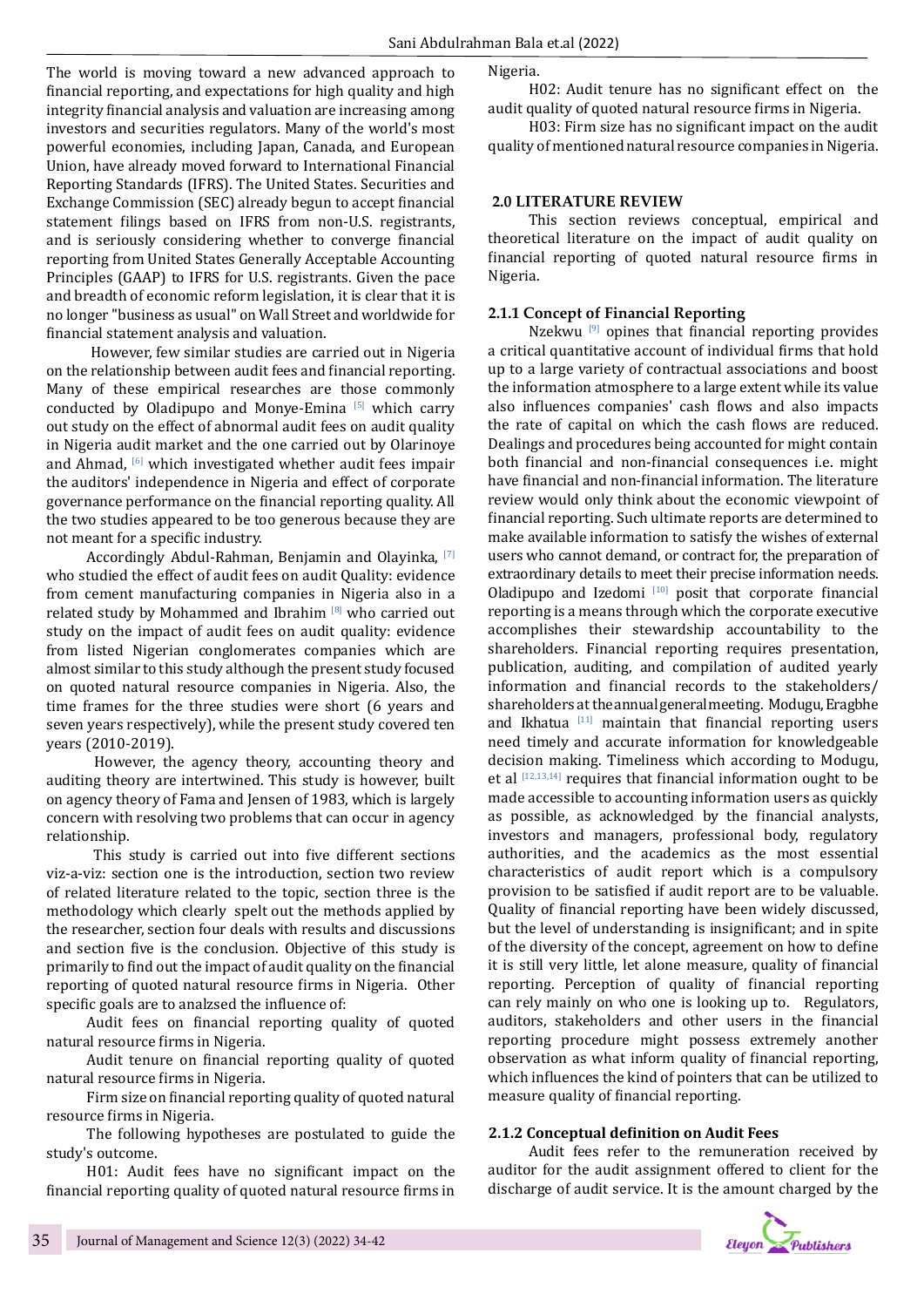auditor for the audit assignment offered to client in a firm. Hoitash etal. [15], asserted that the aggregate of audit fees is the sum of all costs covered for auditor. Lyon and Maher, [16] stated that there is difference in the amount of the audit fees charged by audit firm and this is largely determined by the auditee size and complexity involved in the auditing process. This goes in line with Turley and Willikens  $[17]$ view that there are three composite factors that contribute to the establishment of audit fees, which include complexity nature of audit, Client size, and associated risk in auditing work. Audit fee is the fees paid to the auditors of an organization which reflects the cost of the service conducted by the public editors and litigation risks. [18]

Audit fees as an essential factor of audit quality are interchangeable in many studies, particularly in determining the link between audit quality and size.<sup>[19,20,21]</sup> Higher audit fees are also associated with the choice of qualified auditors.[22] Despite more significant audit fees, some clients are interestingly in use of large audit firms. Clients are more confident that large audit firms have more excellent monitoring and bonding to execute a higher audit quality.[23] In terms of auditor competence and specialization, including technical information and continuing education, large audit firms employ better professionals in comparison to small audit firms. So, the larger the size of audit firm the higher the auditor's specialization (and audit quality) and therefore higher audit fees is expected to be achieved.<sup>[24]</sup> However, several authors suggest that audit fee influences audit quality and hence they tend to use audit fee as a proxy for audit quality.

Yassin and Nelson  $[25]$  viewed that higher audit fees meant that auditors render more efficient audit services to the firms compared to lower audit fees. Since the auditing market is closely regulated, wherein the opportunities to earn rent is restricted, efforts of auditor are more likely reflected by audit fees.[26] However, more audit hours and audit staff is required; thus, higher audit fees would be expected.<sup>[27]</sup> Hence, it is experienced that higher audit fees directly indicates a higher quality audit service , as more audit work is needed to ensure that the financial statements are free from material misstatement.

#### **2.1.3 Concept of Auditor Tenure**

Tenure is the engaged durational period that an audit is allowed to carry out a function in a consecutive series in a firm. In view of Nuratama and Hartadi [28,29], audit tenure refers to the agreed period between the client and auditor. literatully, it is believed that an audit contract with maximum number of period.<sup>[30,31,32,33]</sup> There are two divergents views on the effects of auditor tenure on audit quality. One is of the opinion that the auditor–customer relationship lengthens the auditor may develop a close relationship with the client and become more likely to act in favour of management, thus reducing audit quality. This view supports mandatory audit associate rotation. The other theory is that auditor tenure lengthens; auditors increase their understanding of their business client and develop their expertise during the audit, resulting into higher audit quality. The literature on auditor tenure has concluded that long auditor tenure does not impair audit quality.

Abu Bakar and Ahmad  $[34]$  opined that an audit firm tenure, also known as the duration of period auditor has

been discharging his duty of audit requirements to a particular firm, have been widely talk about as maintaining the stand on the danger of misplacing auditor's independence. A good number of authors, who argue the association relating audit tenure and independence of an auditor holdup the assertion that a long relationship among company and audit firm might show the way to that familiar recognition of audit firm including the concern of its auditee's executive that sincere self-governing act by the audit firm turn out to be difficult. Audit tenure has been viewed as short and long audit tenure. In this regard, several studies have mentioned that the shorter auditor's tenure the lesser auditor client knowledge esulting to lower audit quality. In contrast, longer audit tenure can bring about poor professional care, and therefore reducing the audit quality. in order the other hand, with larger audit tenure it is more likely to discover misstatement using technical abilities and higher levels of the knowledge. But the relationship between an auditor and a client may reduce independence and can reduce the probability of report misstatement. So, in short, audit tenure may involve the auditors with the risk of less technical knowledge and abilities. Therefore, the audit report quality can also be affected by audit tenure. In terms of client's perspective, maintaining auditor for next period can depend on the issuing of a clean audit report. Therefore, if auditors know that clients are considering switching them, it can influence the type of audit report.<sup>[35]</sup> Furthermore, an audit quality decreases as the auditor-client relationship lengthens.[36]

Corroborating these findings, Carey and Simnett  $[37]$  also found that long audit partner tenure in Australia is connected to lower propensity to issue a going-concern report. However, the study involving going-concern information in the US suggest that audit reporting failures are significantly higher in the first few years of the auditor-client relationship.<sup>[38]</sup> According to Chen,[39] audit firm tenure and audit partner tenure affect financial reporting quality. Furthermore, audit quality decreases as the auditor-client relationship lengthen.<sup>[40]</sup> Carey and Simnett  $[41]$  also find that long audit partner tenure is associated with lower propensity to issue a going-concern report in Australia. However, the study involving goingconcern account in the United States suggest that audit reporting failure is significantly higher in the first few years of an auditor-client relationship, audit firm tenure as well as audit partner tenure, affects financial reporting quality.

#### **2.3 Review of Empirical Studies**

Krishnan and Schauer (2000) examined the association between auditor size and audit quality for a sample of notfor-profit entities. The audit quality measure was based on the entity's compliance with GAAP reporting requirements. Auditors were divided into three classes: Big Six, large non-Big Six and small non-Big Six. The study found that compliance increased as one moved from the small non-Big Six to large non-Big Six and from the large non-Big six to Big Six. The study of this work found that there is a positive relationship between audit firm size and audit quality. In addition, Fitriany and Hoitash, Markelevich and Barragato (2007) examined the relationship between fees paid to auditors and audit quality for the period of 2000 to 2003 in the United States America; the study constructed a measure of auditor profitability that is used as a proxy for auditor independence. This approach

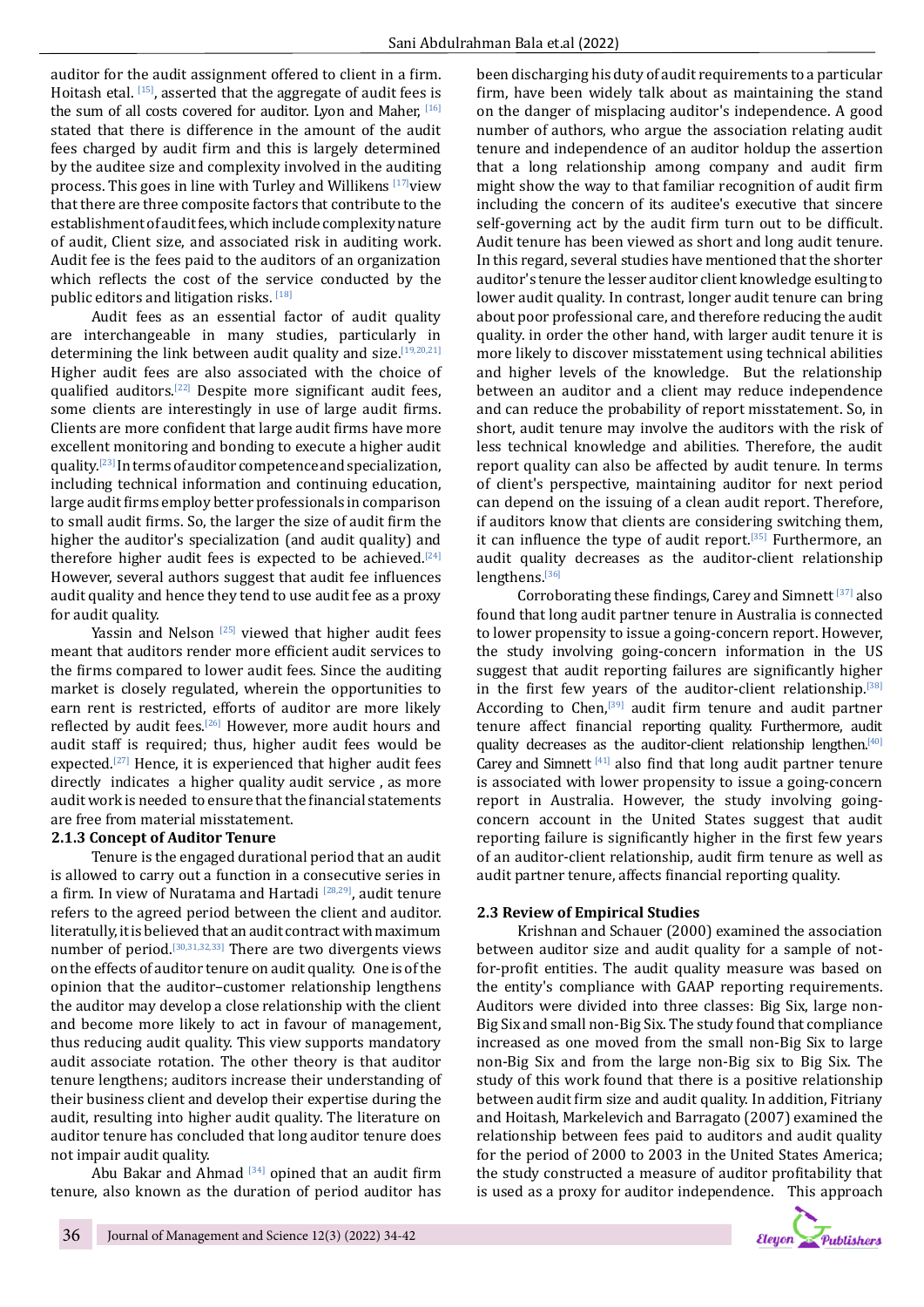was employed on the ground that auditor independence is influenced by effort and risk-adjusted fees rather than the level of payments received from clients. Since risks and efforts are unobservable, the paper used proxies based on client size, complexity and risk to estimate abnormal fees. Abnormal fees are derived using a fee estimation model drawn from prior literature.

Two measures of audit quality were used: the standard deviation of residuals from regressions relating current accruals to cash flows and the absolute value of performanceadjusted discretionary accruals. The OLS regression results documented a statistically significant negative association between total fees and audit quality proxies.

Choi, Kim, and Zang (2010) employed a multiple regression technique to examine whether and how audit quality proxy by the magnitude of absolute discretionary accruals is associated with the abnormal audit fees, that is, the difference between actual audit fees uncommon level of the audit fee. The results of various regressions revealed that the association between the two is asymmetric, depending on the sign of the abnormal audit fee. For observations with negative abnormal audit fees, there is insignificant association between audit quality and abnormal audit fee. In contrast, abnormal audit fees are negatively associated with audit quality for observations with positive abnormal audit fees.

According to Yuniarti (2011), the determinant factor of audit quality by proposing the hypothesis that the audit firm size (size of public accounting firm) and audit fees (audit fees) have an effect on the audit quality. The unit of analysis was external auditor who has worked in Certified Public Accountant (CPA firm); the author takes the CPA Firm in Bandung, West Java, Indonesia. This type of research is descriptive research, because it describes the variables and observes the correlation of these variables from the hypothesis that has been made systematically through statistical testing. The statistical test use path analysis and the examination of the hypothesis in this research using two ways: simultaneous test and individual test (partial), using t-test and f-test. Empirical test result that the CPA firm size does not significantly affect audit quality in public accounting firm in Bandung, whereas the amount of audit fee significantly affect the quality of audit and simultaneously CPA firm size and audit fees do not significantly affect the quality of audit in public accounting firm in Bandung.

 On the other hand, Dehkordi and Makarem (2011), investigated the influence of the audit firm size (Big auditors vs. non-Big auditors) and auditor type (governmental vs. private auditors) on audit quality. A sample of 224 firms was studied from the Tehran Stock Exchange (TSE) companies for the period 2002-2007. Discretionary accruals (DAC) were also employed as representative of audit quality. A modified cross-sectional version of Jones' model was applied to measure DAC.The study results showed that the size of nongovernmental audit firm do not affect their audit quality and changes within private audit firm does not lead to changes in the level of discretionary accruals. Chijioke, Emmanuel and Nosakhare (2012) examined the association between the audit partner tenure and the audit quality. They used a Binary Logit Model estimation technique in studying the relationship between the auditor tenure and audit quality though the variable was not significant. The explanatory variables (ROA, Board Independence, Director Ownership and Board size) considered alongside auditor tenure

were found to be inversely related to audit quality aside from Returns on Assets which exhibited a positive effect. Similarly, Eshleman and Guo (2013) examined the impact of abnormal audit fees on the audit quality of U.S firms from 2000-2011. Audit fee and auditor data is obtained from Audit Analytics, financial statement data obtained from Compustat, and analyst forecast data is obtained from the I/B/E/S database. Descriptive statistics and regression analysis was used as techniques for data analysis. The study documented a positive relationship between abnormal audit fees and audit quality.

 Enofe, Mgbame, Aderin, and Ehi-Oshio (2013) studied the determinants of audit quality in Nigerian business environment. The determinants investigated include engagement and firm related characteristics such as audit tenure, audit firm size, board independence and ownership structure. Likert scale questionnaires were developed and used to collect data from a sample of one hundred respondents from the South-South geopolitical zone of Nigeria. The Ordinary Least Square regression technique analyzed a multiple regression model developed. The results showed that audit firm size, ownership structure and board independence were found to be significantly related to audit quality; however, only board independence exhibited a significant relationship with audit quality. Audit tenure showed a negative association with audit quality which was also not significant.

James and Izien (2014) examined the impact of audit firms' characteristics on audit quality in Nigeria. Data used in this study were collected from the financial statements of eighteen food and beverage firms listed on the Nigerian Stock Exchange market from 2007-2012. The Multivariate regression technique with emphasis on Logit and Probit method was used to estimate the model of the study. The selection of this method is basically influenced by the dichotomous nature of the dependent variable and the fact that data is both time series and cross-sectional. Findings indicate among others that there is a negative relationship between audit firm size and audit quality.

Ahmed (2014) investigates the professional auditors' perception of the impact of firm audit rotation on audit quality in Egypt. Primary data were collected via questionnaires and used. A sample respondent of 83 auditors is drawn using non-probabilistic sampling technique. T-test is used to analyze the data. Findings revealed that the auditors' perception indicates a negative relation between long audit tenure and audit quality. There is no relationship between client-specific knowledge and mandatory auditor rotation. There is a positive relation between auditors' independence and compulsory auditor rotation. The study focused on auditors perceptions. It ignores other interested parties such as clients, auditing profession associations, and legislation limiting generalization. The use of questionnaires and nonprobabilistic sampling technique by the researcher limit validity and reliability of the findings.

Ilaboya and Ohiokha (2014) examined the effect of audit firms' characteristics on audit quality. The study proxied audit quality using the usual dichotomous variable of 1 if big 4 audit firm and 0 if otherwise. Sample of 18 food and beverage firms cited in the Nigerian Stock Exchange market for period of 2007-2012 was used for the study. A

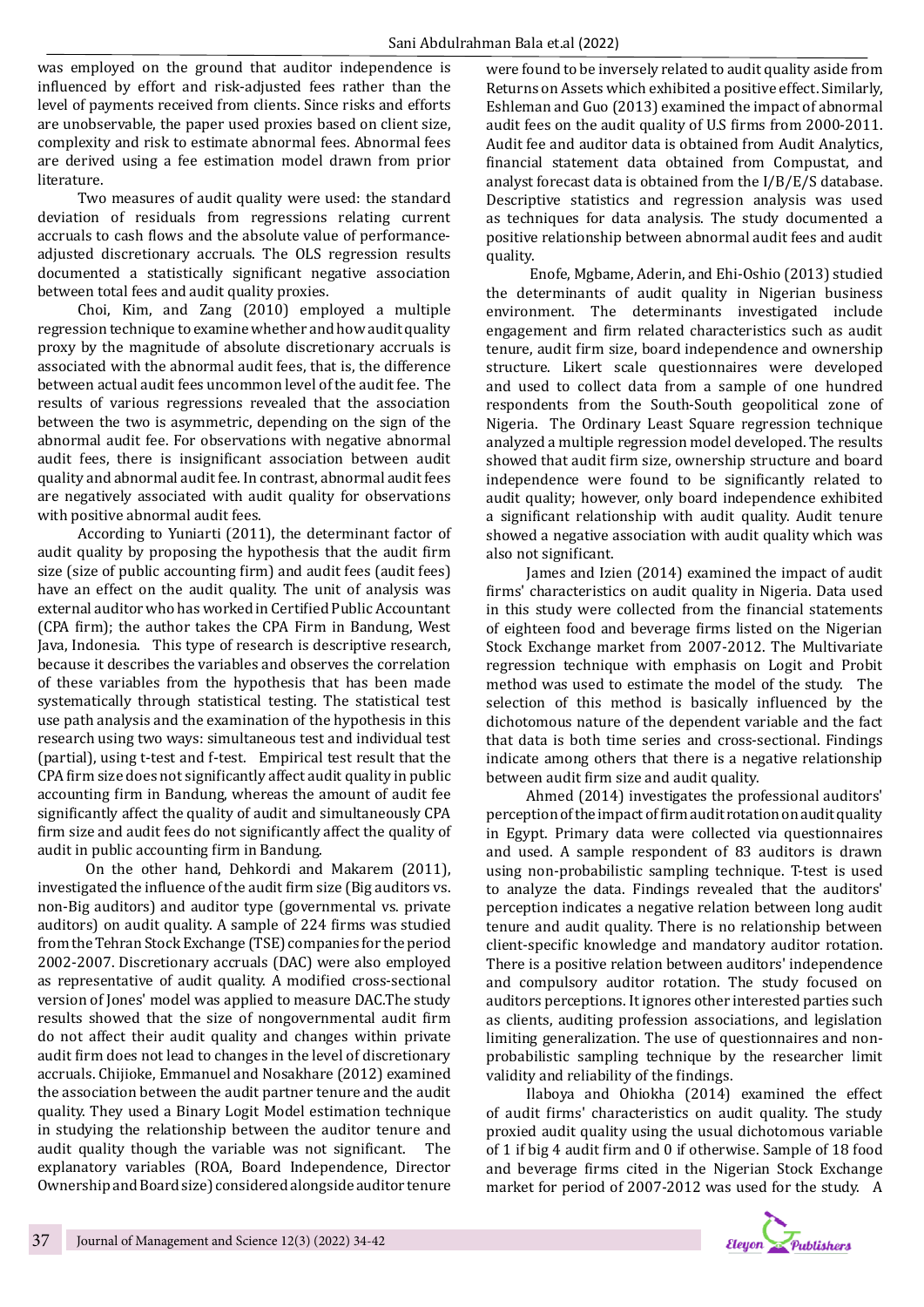multivariate regression technique with emphasis on Logit and Probit method used to estimate the model for the study. The findings indicate a positive relationship between firm size, board independence and audit quality. In contrast, there is a negative relationship between auditor's independence, audit firm size, audit tenure and audit quality.

Moreover, Kraub, Pronobis and Zulch (2015) examined abnormal audit fees and audit quality in the German audit market from 2004 to 2010 using a sample of 841 firms listed on the Frankfurt Stock Exchange. They observed that favourable abnormal audit fees are negatively associated with audit quality. In contrast, opposing weird audit fees have an insignificant or, at best, statistically weak positive effect on audit quality. They opined that audit fees premium could lead the auditor to compromise independence and economic bonding, whereas audit fees discount can impair independence or reduce audit efforts.

Further, Ilaboya and Okoye (2015) investigated the relationship between audit firm size, non-audit services and audit quality in Nigeria. The study population is the commercial banks listed in the Nigeria Stock Exchange Market, from where a sample of 18 banks was scientifically established using the purposive random sampling method. Well-structured 200 copies of the instrument (questionnaires) were administered to the respondents, and the data were estimated using the ordinary least square regression method. The study results revealed that audit firm size has a positive and significant impact on audit quality.

Similarly, Oladipupo and Monye-Emina (2016) examined the effect of abnormal audit fees on audit quality in the audit market in Nigeria. The data for study was collected from the annual reports and accounts of 50 companies quoted in Nigeria Stock Exchange (NSE) for a period of 7 years from 2005 to 2012, giving a total of 350 data firm observations. A probit binary regression technique was employed for the analysis. The study documented that positive and negative abnormal audit fees had insignificant positive impacts on audit quality.

In the same vein, Olarinoye and Ahmad (2016) confirmed whether audit fees impair the independence of auditors in Nigeria and also the effects of corporate governance mechanisms on the quality of financial reporting. The study employed the Methods of Moment estimation to control presence of unobserved heterogeneity effects and endogeneity issues in the auditors' independent model. Data was obtained from the annual reports of eighty-nine listed companies on the Nigerian Stock Exchange (NSE) from 2008 to 2013. The study's findings revealed that Nigerian auditors' abnormal audit fees do not impair their independence. Still, instead, they might reflect additional efforts undertaken during the audit. Likewise, the study found that the presence of independent non-executive foreign directors on a board improved the quality of financial reporting and an increased in the percentage of share ownership of foreign institutional shareholders also improved the quality of financial reports.

 Babatolu, Aigienohuwa and Uniamikogbo (2016) examined the effect of auditor independence on audit quality of selected deposit money banks in Nigeria. Purposive sampling technique was used to select sample size of seven (7) listed deposit money banks from a population of twenty (20). Secondary data were sourced from the audited annual report of the sampled banks. Descriptive statistics, correlation and ordinary least square (OLS) regression were used to analyze the data. Findings revealed that there is a positive relationship between audit fee, audit firm rotation and audit quality. There existed negative relationship between audit firm tenure and audit quality. The correlation between audit quality and leverage was strong, negative and statistically significant. The correlation between audit quality and The correlation between audit quality and company size was strong, positive and statistically significant. The use of purposive sampling technique which is unscientific to determine sample size limits the validity of the findings.

Oladipupo and Monye-Emina (2016) examined the effect of abnormal audit fees on audit quality in audit market in Nigeria. The study thus employed audit quality as dependent variables while the explanatory variables were audit tenure, firm size and leverage. Using a probit binary regression technique on 350 firm observation data obtained for companies quoted in Nigeria Stock Exchange Market. It is observed that both positive and negative abnormal audit fees had insignificant positive impact on audit quality of a firm.

This indicates that the abnormal audit fees do not matter to audit quality. Contrary to the expectation, board independence and firm size had insignificant impacts on the audit quality. However, only the impact of board independence was statistically significant. The audit tenure, audit committee activeness and leverage have positive impacts on audit quality, only the leverage had significant impact on audit quality.

So also, the study of Abdul-Rahman, Benjamin and Olayinka (2017) which examined effect of audit fees on audit Quality of listed cement manufacturing companies in Nigeria using secondary data derived from the annual report of the sampled companies for a period of six years (2010-2015). Ordinary least square estimation technique was used to analyze the relationship between the explanatory variable and the dependent variable. Finding from the study show that audit fee, client size, audit tenure and leverage ratio exhibit a joint significant relationship with audit quality and audit fee in particular shows a significant positive impact on audit quality. Onaolapo, Ajulo and Onifade (2017) examined the effect of audit fee on audit quality in Nigeria using sample of listed cement companies on the floor of the Nigerian Stock Exchange. The explanatory variables were audit fee, audit tenure, client size, leverage ratio while audit quality as the dependent variable. Ordinary Least Square Model estimation technique was used for the data analyses. Secondary data obtained from the annual reports of the selected companies for a six-year periods (2010-2015) was used for the study. Findings from the survey show that audit fee, audit tenure, client size and leverage ratio exhibit a joint significant relationship with audit quality. Further results show that audit fee in particular has a significant positive impact on audit quality.

 Illechukwu, Felix Ubaka (2017) examined the effect audit fee on audit quality using the sample of selected firms from consumer goods sector on the floor of Nigerian Stock Exchange for the period of six (6) years form (2011 to 2016). The core explanatory variables employed were the audit fee and audit tenure. Added to these explanatory variables were the control for firm size profitability and leverage. The pooled data Ordinary Least Square regression technique were employed for data analyses. The results showed that audit fee and other explanatory variables determine 38% of audit quality of selected firms. Specifically, the study found

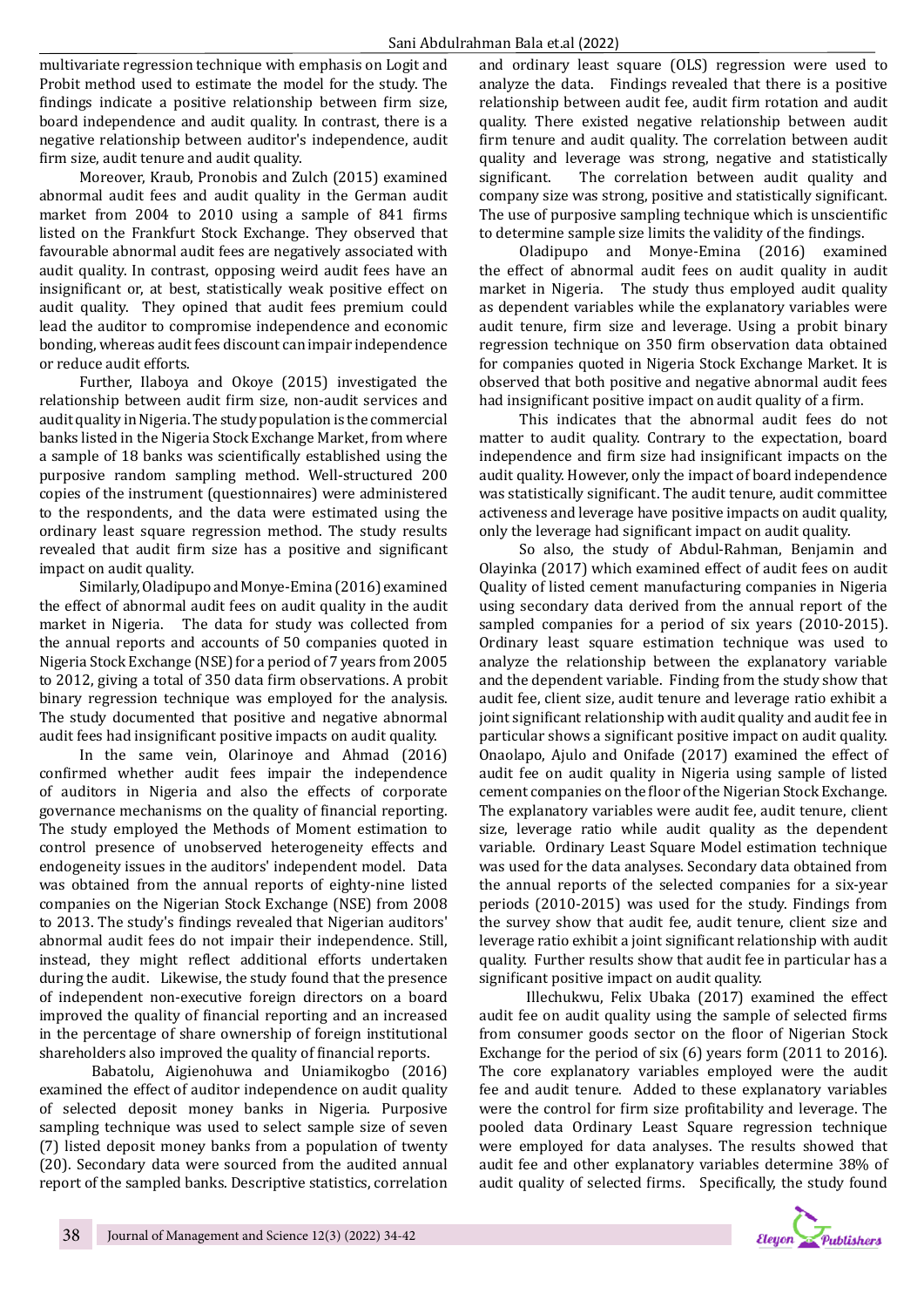that audit fee, client profitability and financial leverage have positive but insignificant effect on audit quality. Further result showed that audit tenure and client size has significant positive effect on audit quality.

Mohammed Ibrahim, Ibrahim Ali (2018) assessed the impact of audit fee on audit quality of listed conglomerates in Nigeria over the period (2004 to 2015). Data for the study was collected from the annual reports and accounts of the companies. A panel data was employed specifically using OLS and Random Effect regressions. The paper observed that both audit fees and audit size positively impact company audit quality.

#### **2.3 Theoretical Framework**

The contentions in the literature as to whether audit fee is relevant or not have been supported by divergent theoretical underpinnings. Some of the theoretical constructs that are related to variables of this study are discussed below: **2.3.1 Agency Theory**

The Agency theory (Fama and Jensen, 1983; Andrew, 2013), the dominants view in audit and accounting (Beasley et al., 2009; Cohen et al., 2008; Hermanson et al., 2012; Tricker, 2012,) suggested contractual mechanisms such as corporate governance is put in place to monitor management to address the separation of owners from management. Under this theory management is viewed as self-interested actor which behaves opportunistically, favouring their own interests over those they represent even if these actions are detrimental to owners (Jensen and Meckling, 1976).Thus, two mechanisms are identified to curb this behaviour: contractual mechanisms to align management goals with the principal; and information systems introduced to reduce information asymmetry between owners and management which can also restrict opportunistic behaviour through the realization by management that they cannot deceive the monitors (Cohen et al., 2008; Eisenhardt, 1989a). The agency perspective consider independence from management and expertise as the primary and central attribute of a monitor (Cohen et al., 2008; Cohen et al., 2002; Hermanson et al., 2012). In addition, Eisenhardt (1989) stated the agency theory is concerned with resolving two problems that can occur in agency relationships. First, the agency problems occur when the principal and agent have conflict about desires or goals. This may lead to difficulty for the principal to verify what the agent is actually doing. The problem may occur when the principal cannot verify that the agent has behaved appropriately. Second, the problems of risk sharing occur when the principal (ownership) and agent (management companies) have different attitudes toward uncertainty. The obstacles here is that the principal and the agent may prefer different actions because of the different risk preferences (Eisenhardt, 1989). To conclude, agency theory is an ideal theory that refers to the principal and agent to act independently and cooperate with each other. Motivated by that, it is expected that the auditor may put a lot of audit efforts in order to reduce the audit risk seems the manipulation of accruals by managers may give effect to the audit quality. Thus, the audit risk may have significance impact to the audit quality of the firms and as auditor they might need to work with more audit procedures and audit efforts. Thus, it is expected the higher audit fees has positive association with

the audit quality. Moreover, variables affecting the audit fees, specifically audit tenure, auditor size and reputation, auditor industry specialization and frequency of audit committee meetings should be incorporated into a model in order to test the relationship between them.

#### **2.3.2 Stewardship Theory**

Stewardship theory suggested the motive of audit quality actor is aligned with objectives of the organization (Trotman, 2013) and the actor has focus on promoting value and organizational improvement (Beasley et al., 2009; Davis et al., 1997). Stewardship theory incorporates alternative behaviourial principles than agency theory by suggesting behaviour does not depart from the organizations interests (Davis et al., 1997). The behaviourial principles are based on two premises: first, that the steward is naturally honest and trustworthy motivated to do the best for the organization and not for personal interest; and second, actors behave in an entrusting manner not jeopardize their reputation (Nicholson and Kiel, 2007). Therefore, this theory challenges the agency theory perspective (Nordberg, 2011) and the distinction is that motivation under an agency perspective is extrinsic, versus intrinsic motivation under stewardship (Davis et al., 1997).

Stewardship theory suggested the motive of audit quality actor is aligned with objectives of the organization (Trotman, 2013) and the actor has focus on promoting value and organizational improvements (Beasley et al., 2009; Davis et al., 1997). Stewardship theory incorporates alternative behaviourial principles than agency theory by suggesting behaviour does not depart from the organizations interests (Davis et al., 1997). The behaviourial principles are based on two premises: first, that the steward is naturally honest and trustworthy encouraged to do the best for the organization and not for personal interest; and second, actors behave in an entrusting manner not jeopardize their reputation (Nicholson and Kiel, 2007). Therefore, this theory challenged the agency theory perspective (Nordberg, 2011) and the distinction here is that, motivation under an agency perspective is extrinsic, versus intrinsic motivation under stewardship (Davis et al., 1997).

#### **3.0 METHODOLOGY**

The research was a census study focusing on natural resource firms listed on the Nigeria Stock Exchange between 2010 and 2019. There are 5 natural firms quoted in Nigeria as at 31st September, 2021. The study was conducted in all the quoted natural firms in order to establish the impact of audit fees on financial reporting in Nigeria. This study used secondary data that is obtained from annual reports and accounts of natural resource companies listed on the floor of Nigerian Stock Exchange as at 31st September, 2021 covering the period from 2010 to 2019. A sample size of 5 natural resource firm is selected using random sampling technique in the study. Multiple regression analysis was used to establish the effect of corporate governance on earning management over the stated period. Correlation analysis was done to establish whether there was a relationship on the variable of the study. Data was presented

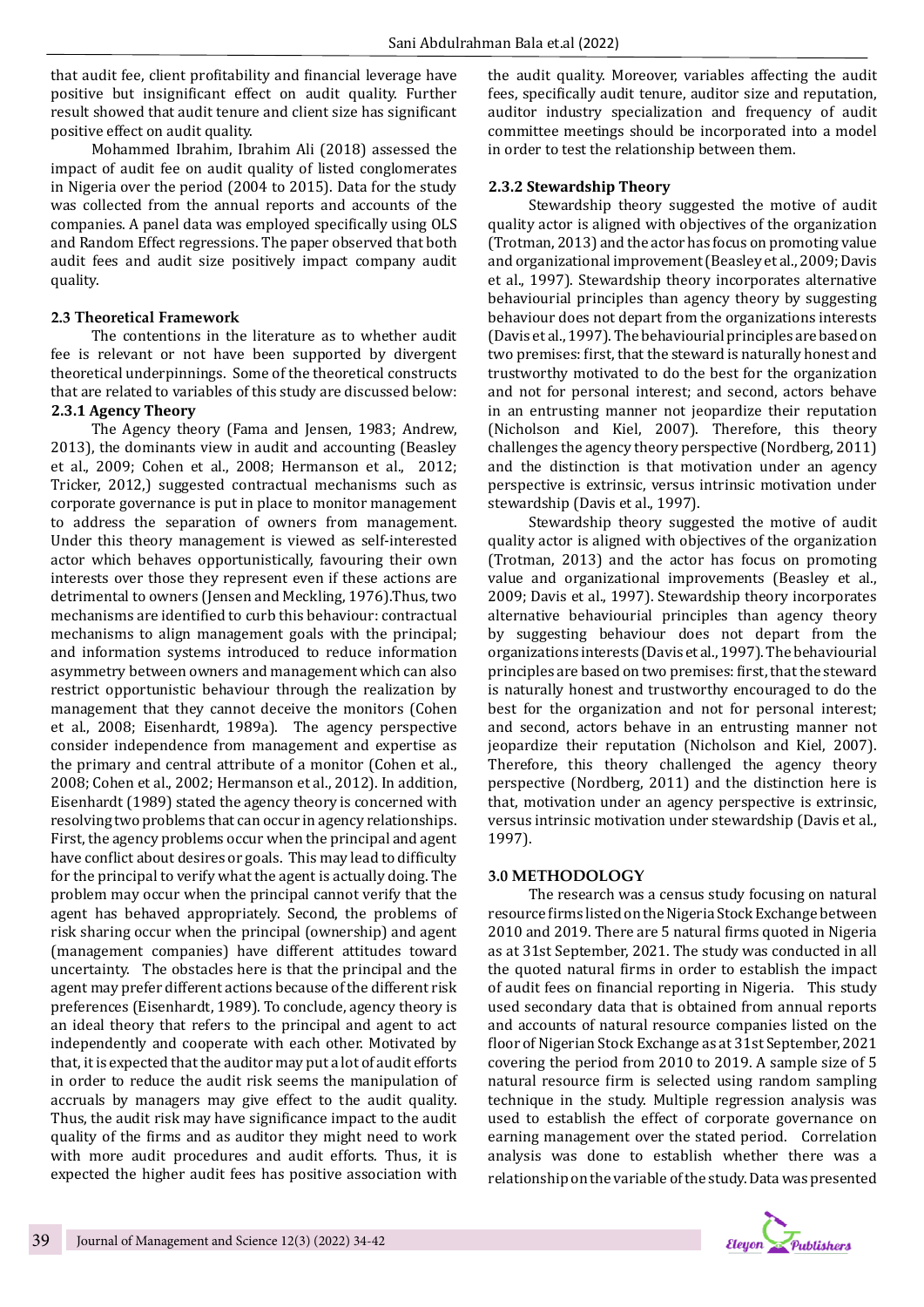#### **3.1 Variables Measurement and Model Specification**

using tables. This method of data was chosen because it helps to explain quantitative data. The study was focused on the five (5) natural resource firms quoted in Nigerian stock exchange from 2010 – 2019.

The concern of this study was to establish the relationship between the dependent variable, which is represented by Big04 firms (FRQ). In contrast, Audit fees, Auditor's tenure, Firm size and Leverage represents independent variables.

| <b>Variables</b>             | <b>Definition/Measurements</b>                                                                                                               |
|------------------------------|----------------------------------------------------------------------------------------------------------------------------------------------|
| Dependent variable           | Measured by Big04 audit firms, 1 for big4 audit firms and 0 if                                                                               |
| <b>Audit Quality</b>         | otherwise.                                                                                                                                   |
| <b>Independent Variables</b> | Measured by natural log of audit fees i.e. total fees paid to                                                                                |
| <b>Audit Fees</b>            | auditor at the end of financial year                                                                                                         |
| <b>Audit Tenure</b>          | Change of audit firm by a client, measure by dichotomous<br>variable, 1 if there is a change in audit firm during a year and 0<br>otherwise. |

The general` multiple regression models which the study adopted are provided below:

FRQ = α+β1AUDFEES β2AUDTEN +β3FSIZE + β4LEV +μ ...

Where;

Financial Reporting Quality are represented by

FRQ= (BIG04). This financial Reporting Quality is measured by Big04 firms.

a= Constant value

β1 = Audit Fees (AUDFEES). This is measured by natural log of Audit Fees or Remuneration paid to the Auditor.

 $\beta_2$ = Auditor Tenure (AUDTEN). This is measured by number of years auditor has spent in a client firm.

 $\beta_3$  = Firm Size (FSZ). This is measured by natural log of total assets.

 $\beta_4$ = Leverage (LEV). This is measured by long term liability over total equity.

μ=Error Term

# **4.0 RESULTS AND DISCUSSION**

This section provides a summary statistics of the data gathered on the dependent and explanatory variables of the study. **Table 4.1: Descriptive Statistics**

| <b>Variables</b> | 0bs | <b>Mean</b> | <b>Std.Dev</b> | Min     | <b>Max</b> |
|------------------|-----|-------------|----------------|---------|------------|
| BIG4             | 50  | 0.20000     | 0.40406        | 0.0000  | 1.0000     |
| <b>AUDFEE</b>    | 50  | 6.84000     | 5.37704        | 1.0000  | 18.0000    |
| <b>AUDTEN</b>    | 50  | 4.90000     | 2.83743        | 1.00000 | 10.0000    |
| <b>FMSZ</b>      | 50  | 4.11009     | 3.13000        | 4.22000 | 1.43000    |

# **Source: Generated by the Researcher (2021) from stata 16.0 output**

From table 4.1, it can be seen that a total of 50 observations was recorded. The results show Financial reporting quality (measured as Big4 audit firms using dummy variable of 1 or 0) of the sample firms has a lower value of 0.20, with minimum and maximum values of 0.00 and 1.00 respectively. This signifies that there is weak financial reporting quality in the sampled firms as portrayed by the standard deviation of 0.40; this means that sampled natural resource firms in Nigeria are highly feeble in terms of financial reporting quality. That is to say some of the sampled firms do not employed the services of Big4 audit firms.

Also, from the analyses of result audit fee (measured as natural logarithm of audit fees) of the sampled firms has an average value of 6.84, with minimum and maximum of 1.00 and 18.00 respectively. This signifies that there is a wide dispersion in audit fees payment by the sampled firms as portrayed by the standard deviation of 5.38. This means that sampled natural resources firms in Nigeria are highly varied in terms of audit fees payment. That is some of sampled firms pay higher audit fees than other due to qualitative reports and standardization of the audit firm.

The analyses also show an average value for audit tenure 4.90 with standard deviation of 2.84 while the minimum and maximum values are 1.00 and 10.00 respectively. The mean value of firm size is 4.11 with standard deviation of 3.53 which indicate that firm size has deviate from the average value by 4.11. The minimum and maximum values are 4.22 and 1.43 respectively. Leverage has a mean value of 0.62 with standard deviation of 0.37. The minimum value stands at 0.16 while the maximum value at 1.76.

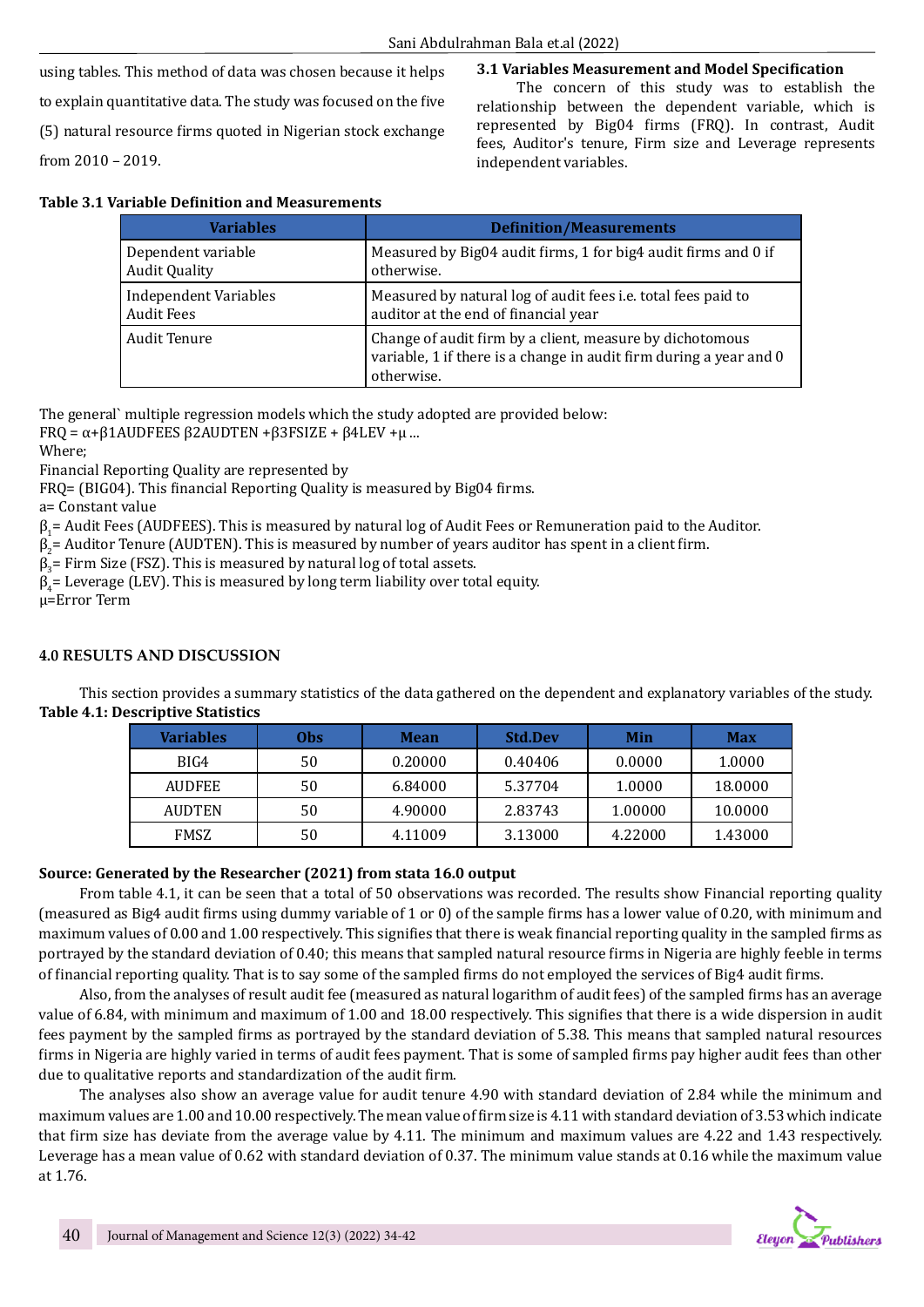# **4.2 Correlation Matrix**

In this section, the summary of the Pearson correlation Coefficients of the variables of the study are presented in Table 4.2 as follows;

#### **Table 4.2 Correlation**

| <b>Variables</b> | BIG4      | <b>AUDFEE</b> | <b>AUDTEN</b> | <b>FMSZ</b> | <b>LEV</b> |
|------------------|-----------|---------------|---------------|-------------|------------|
| BIG4             | 1.0000    |               |               |             |            |
| <b>AUDFEE</b>    | 0.7195    | 1.0000        |               |             |            |
| <b>AUDTEN</b>    | $-0.2670$ | $-0.1709$     | 1.0000        |             |            |
| <b>FMSZ</b>      | $-0.1134$ | 0.4167        | 0.1241        | 1.000       |            |

# **Source: Generated by the Researcher (2021) from stata 16.0 output**

It is clear from table 4.2 that the association between audit fees and financial reporting quality is quite higher and positive while auditor tenure and firm size is low and negative with correlation coefficient values of 0.72, -0.27, -0.11 and -0.34 respectively. The 1.0000 at the diagonal side shows that the values are normally distributed.

#### **4.3 Multi Collinearity Test**

The Variance Inflation Factor (VIF) test for multi Collinearity was conducted to check the presence of multi-Collinearity.

**Table 4.3 Multi Collinearity Test**

| Variable        | VIF  | 1/VIF    |
|-----------------|------|----------|
| <b>AUDFEE</b>   | 1.36 | 0.732738 |
| <b>AUDTEN</b>   | 1.19 | 0.838812 |
| FMSZ            | 1.42 | 0.706006 |
| <b>MEAN VIF</b> | 1.35 |          |

#### **Source: Generated by the Researcher (2021) from stata 16.0 output**

Table 4.3 shows the VIF of 1.36, 1.19, 1.42 and 1.42 respectively for each explanatory variable. This is less than rule of thumb which is 10 which indicates the absence of multicollinearity, that is the data is perfectly normal.

# **4.4 Ordinary Least Square Regression (OLS)**

This section present and discuss the hypothesis testing as stated in chapter one. The regression results used for the test of hypothesis is presented below:

#### **Table 4.4 Ordinary Least Square Regression**

| BIG4          | Coef.      | <b>Std.Err.</b> | T       | P >  t | 95% Conf.   | Interval    |
|---------------|------------|-----------------|---------|--------|-------------|-------------|
| <b>AUDFEE</b> | 0.065859   | 0.006531        | 10.03   | 0.000  | 0.052332    | 0.786399    |
| <b>AUDTEN</b> | 0.0002396  | 0.011567        | 0.02    | 0.984  | $-0.023059$ | 0.023537    |
| <b>FMSZ</b>   | $-6.28011$ | 1.01011         | $-6.19$ | 0.000  | $-8.320011$ | $-4.230011$ |
| CONS          | 0.136139   | 0.1024119       | 1.33    | 0.190  | 0.701292    | 0.3424073   |

Number of Obs = 50

 $F(4, 45) = 33.92$ Prob>  $F = 0.0000$ 

 $R$ -squared = 0.7509

Adj R-squared  $= 0.7288$ 

```
Root MSE = 0.21042
```
Table 4.4 presents OLS regression result. The result shows that Adjusted  $\mathbb{R}^2$  coefficient of determination is 0.7288; this means 73% of the variations in the financial reporting quality is caused by the explanatory variables, while 27% of the variation is explained by other factors not covered by the study. Also the probability of p-value of 0.0000 implied that the model is fit and significant at 5%level of significance and variables are appropriately selected.

# **Acknowledgemet**

Nill

# **Funding**

No funding was received to carry out this study.

#### **References**

- 1. O.A. Abdul Rahman, A.O. Benjamin, O.H. Olayinka, Effect of Audit Fees on Audit Quality: Evidence from Cement Companies in Nigeria, European Journal of Accounting, Auditing and Finance Research, 5(1) (2017) 6-17.
- 2. S.I. Adeniyi, L.G. Mieseigha, Audit tenure: An assessment of its effects on audit quality in Nigeria, International Journal of Academic Research in Accounting, Finance and Management Sciences, (2003).
- 3. Arens, Elder, Beasley, Best, Shailer, Fielder, The University of North Carolina Greensboro Mark S Beasley, North Carolina State University, (2011).
- 4. Arens, A. Alvin Elder, J. Randal Beasley, S. Mark Best,